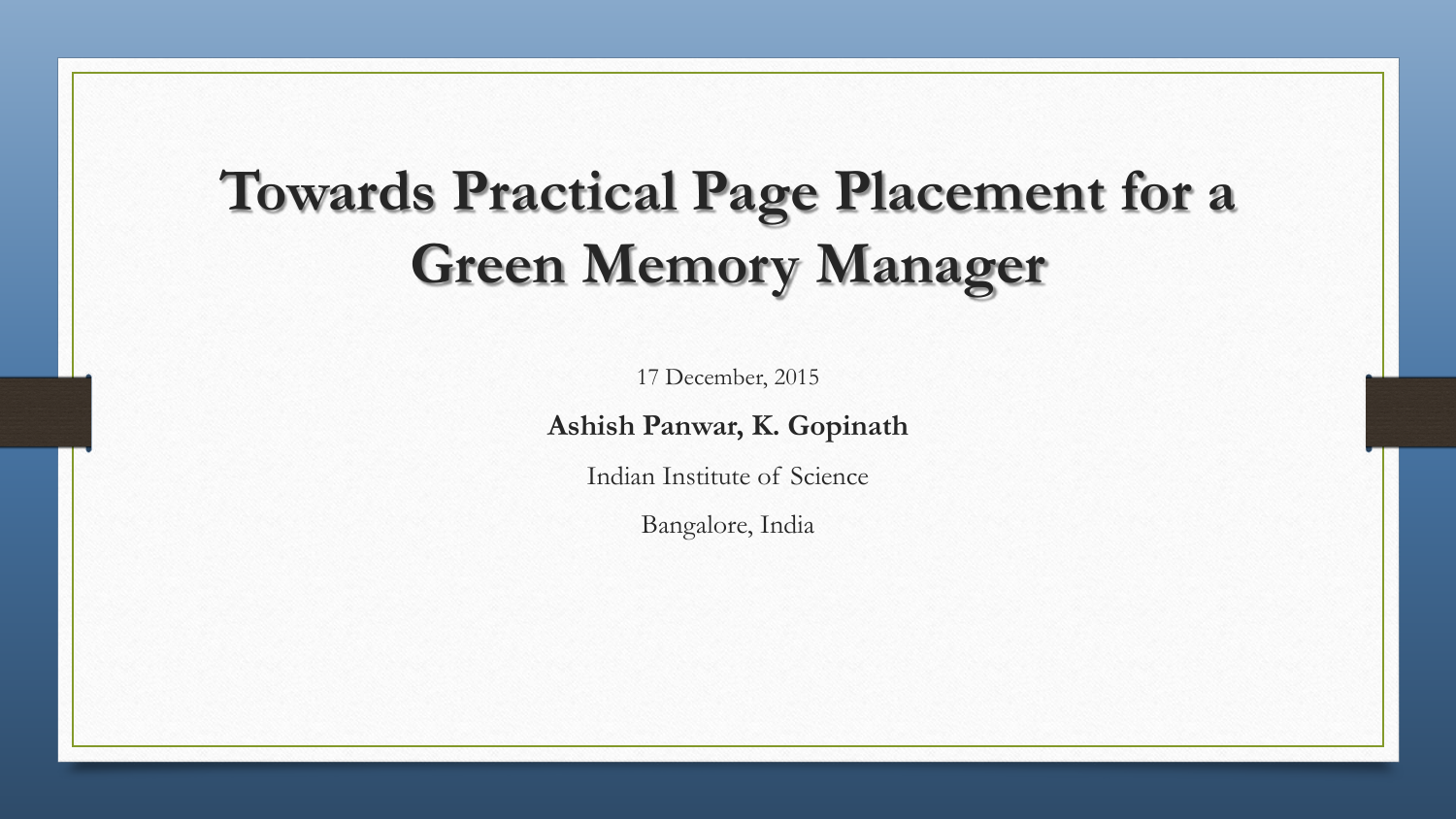## **Agenda**

- Motivation
- Background
- Challenges
- Design and Implementation
- Results
- Conclusion and Future Work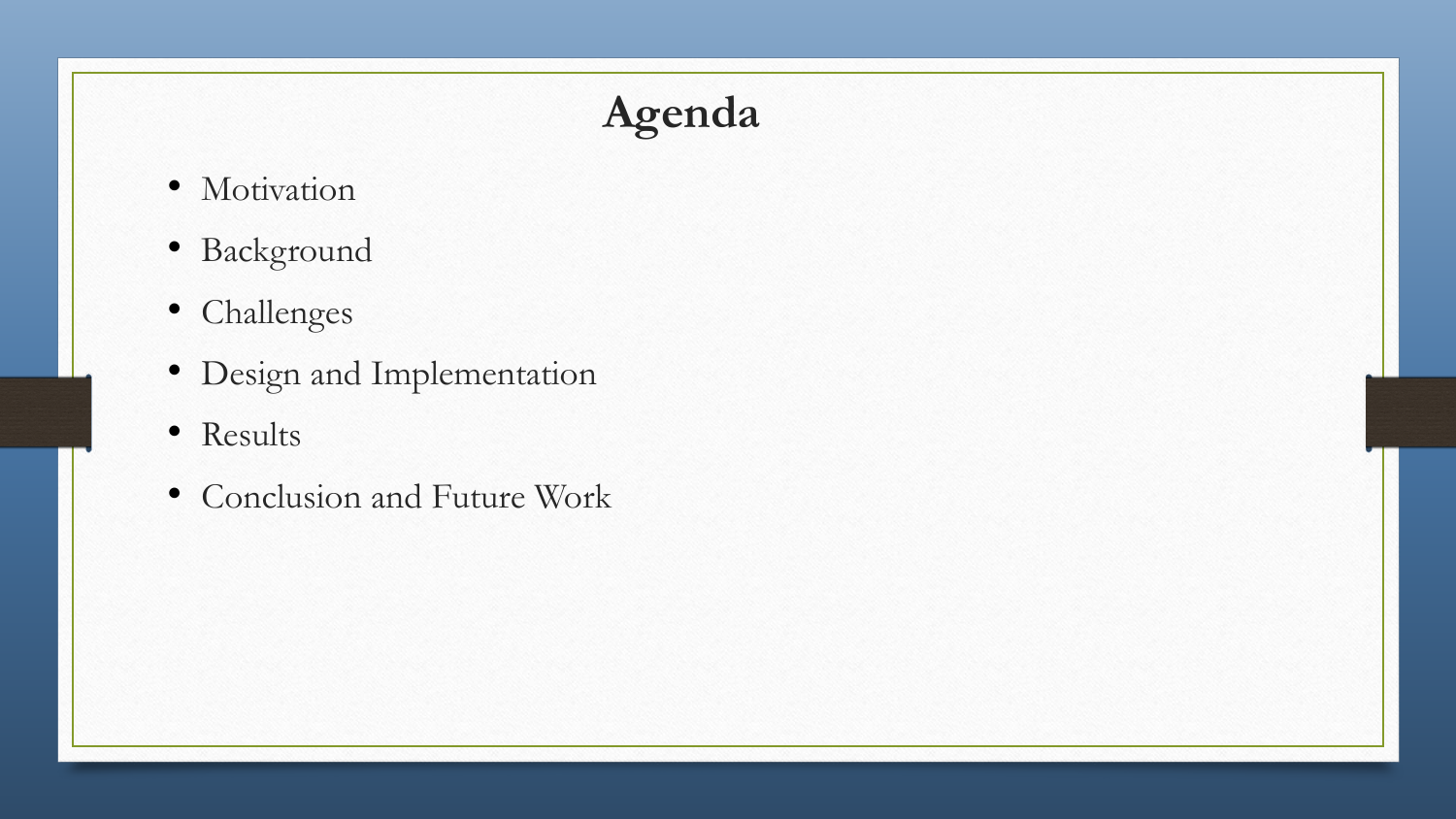### **Motivation**

- Memory consumes significant power in some situations (sometimes upto 40%).
- Proportion of memory power consumption increases in idle states.
- Software hardware cooperative power management (CPU and other subsystems) makes it even more critical.
- However, such cooperation for memory power optimization is still missing in traditional systems despite continuous hardware support.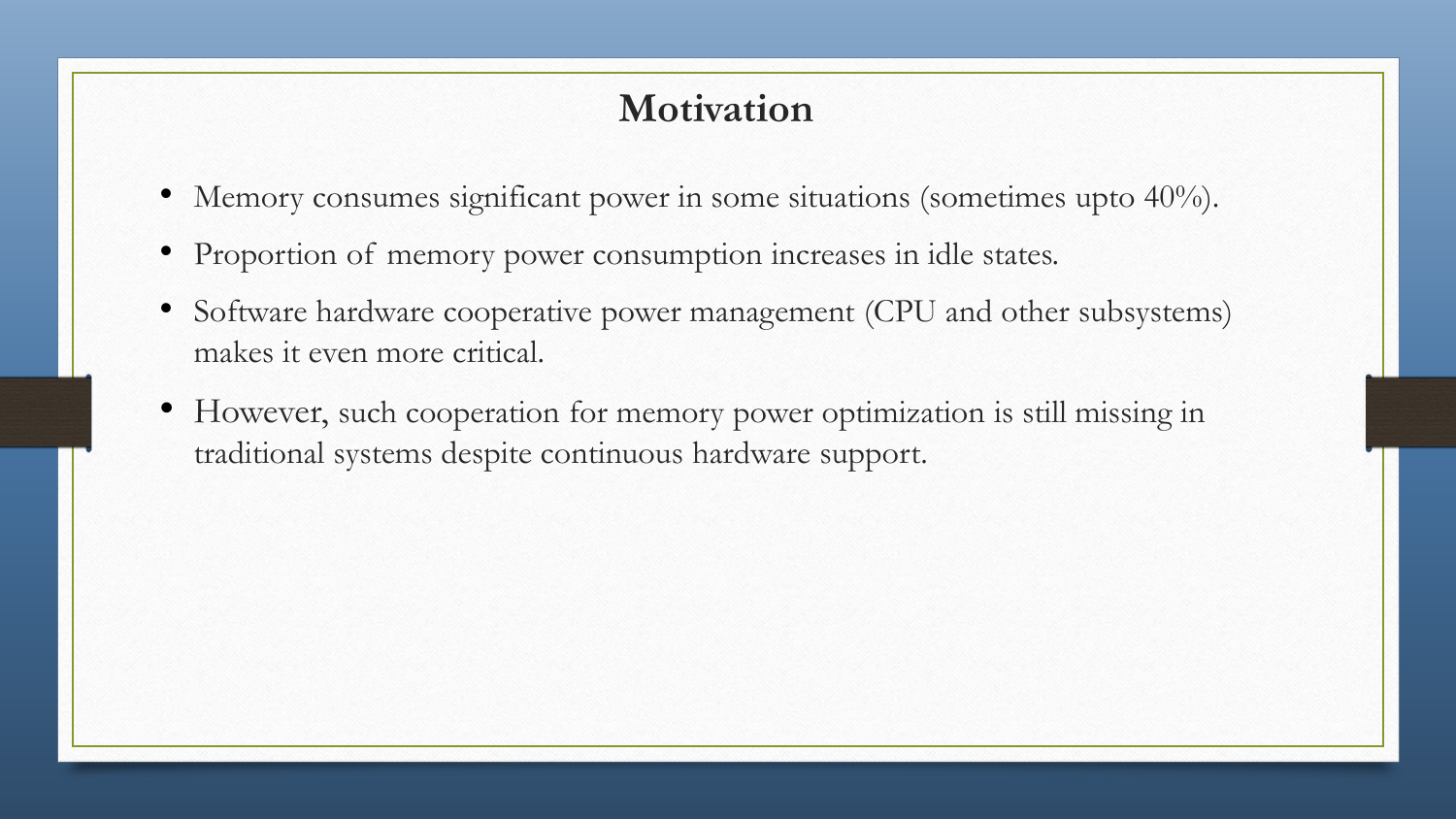### **Hardware Support**

#### **Partial Array Self-Refresh:**

- Memory banks can be turned off to save power.
- $\triangleright$  Requires operating system support to avoid data loss.

| <b>Self Refresh</b> | <b>Partial Array Self Refresh</b> |                |  |  |
|---------------------|-----------------------------------|----------------|--|--|
| All bank refresh    | 2 banks refresh                   | 1 bank refresh |  |  |
| bank 3              | bank 3                            | bank 3         |  |  |
| bank 2              | bank 2                            | bank 2         |  |  |
| bank 1              | bank 1                            | bank 1         |  |  |
| bank 0              | bank 0                            | bank 0         |  |  |

Fig 1. Overview of Partial Array Self Refresh [1]

| <b>Power State</b> | <b>Relative Power Consumption</b> |
|--------------------|-----------------------------------|
| Read/Write         | $100\%$                           |
| Active-Idle        | $63\%$                            |
| Self-Refresh       | $7 \frac{0}{0}$                   |
| Deep-Power-Down    | $< 1\%$                           |

Table 1. Relative Power Consumption of different power states [1]

 $\triangleright$  Power state transition of memory banks is typically transparent to software.

[1] https://www.micron.com/~/media/documents/products/technical-note/dram/e0597e10.pdf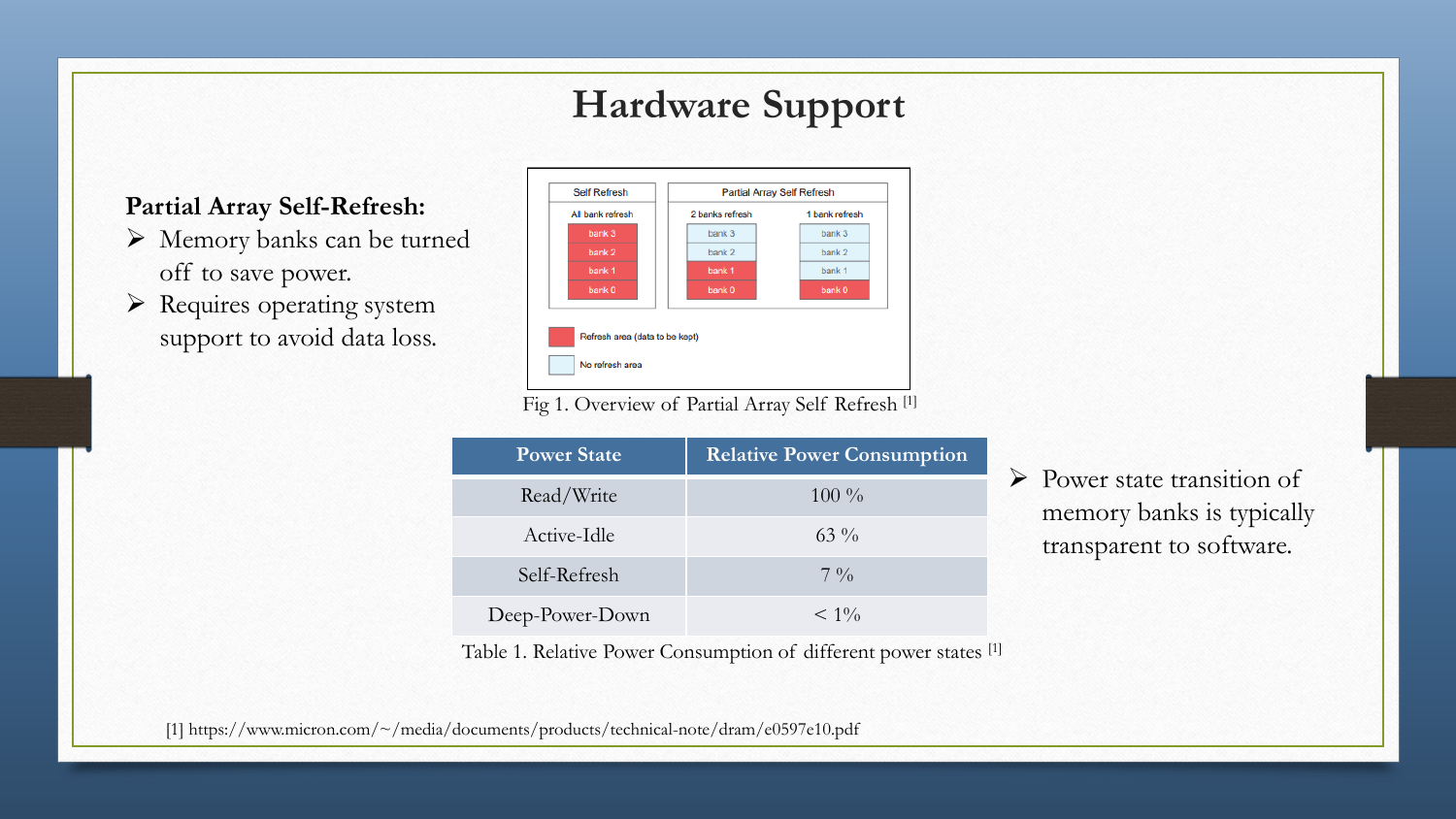

Fig 2. Layout of Linux Binary Buddy Allocator

- Memory is divided in multiple zones.
- Each memory zone gets its own buddy allocator.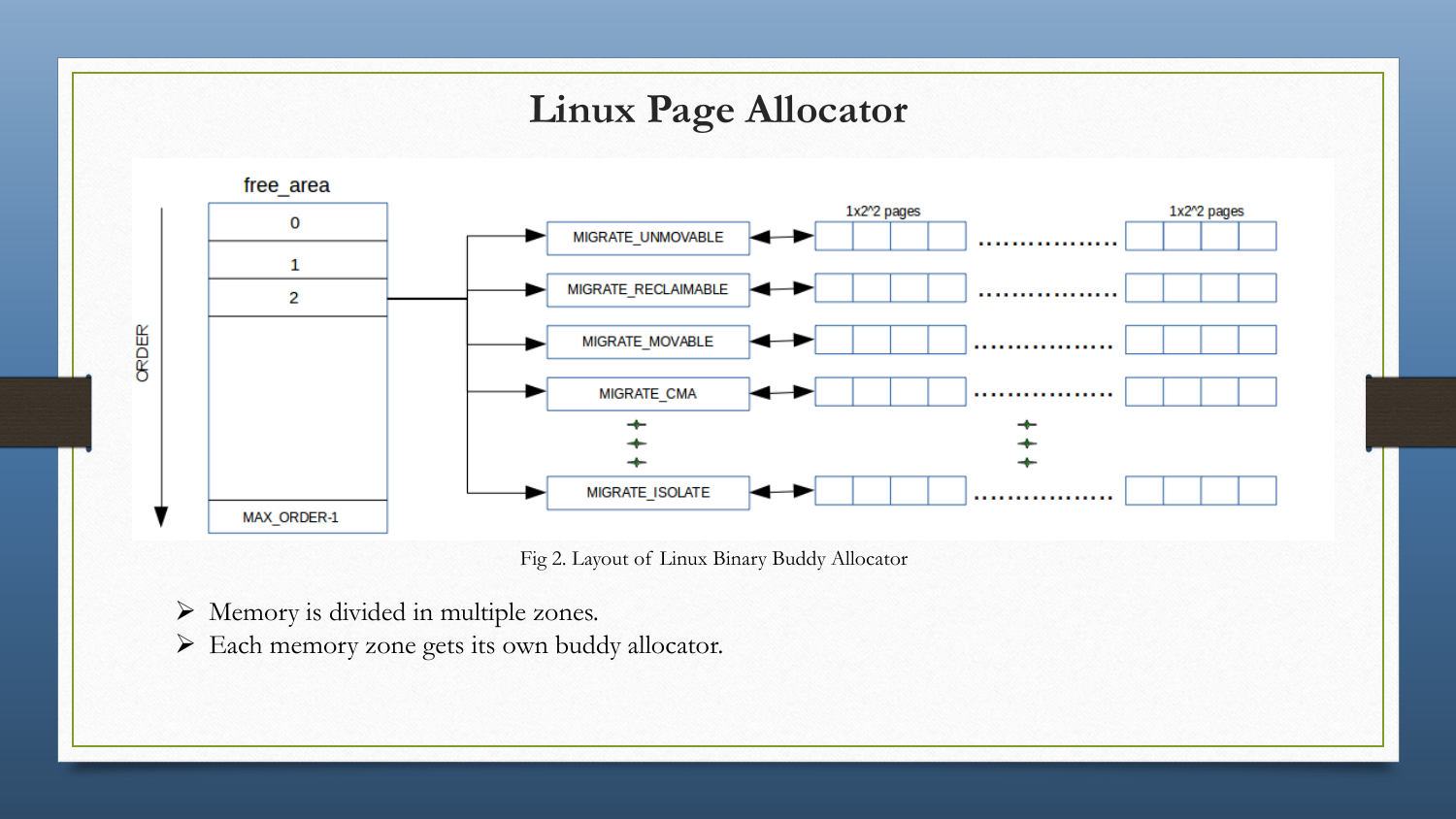#### **Role of a Memory Manager**

- Restrict page allocations to a subset of memory banks.
- Perform migration (or compaction) in order to limit the number of in-use memory banks in long run (should be kept to minimum as migration itself will burn some power).

Linux page allocator performs poorly for both requiremets !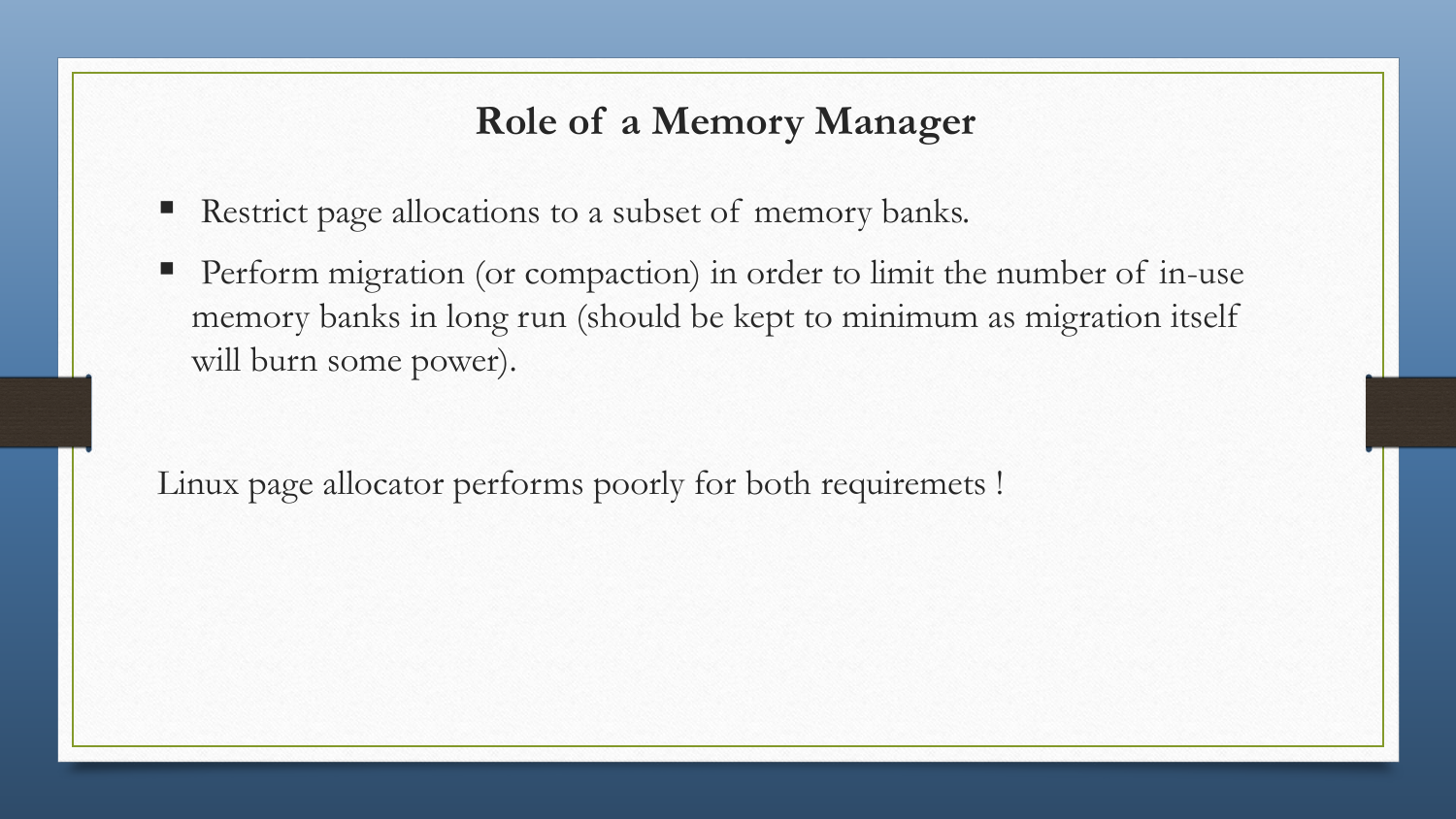

Arbitrary page allocation causes -

Memory references to spread over almost all memory banks (even during low workloads).

A large proportion of memory banks to become unmovable due to the presence of kernel pages.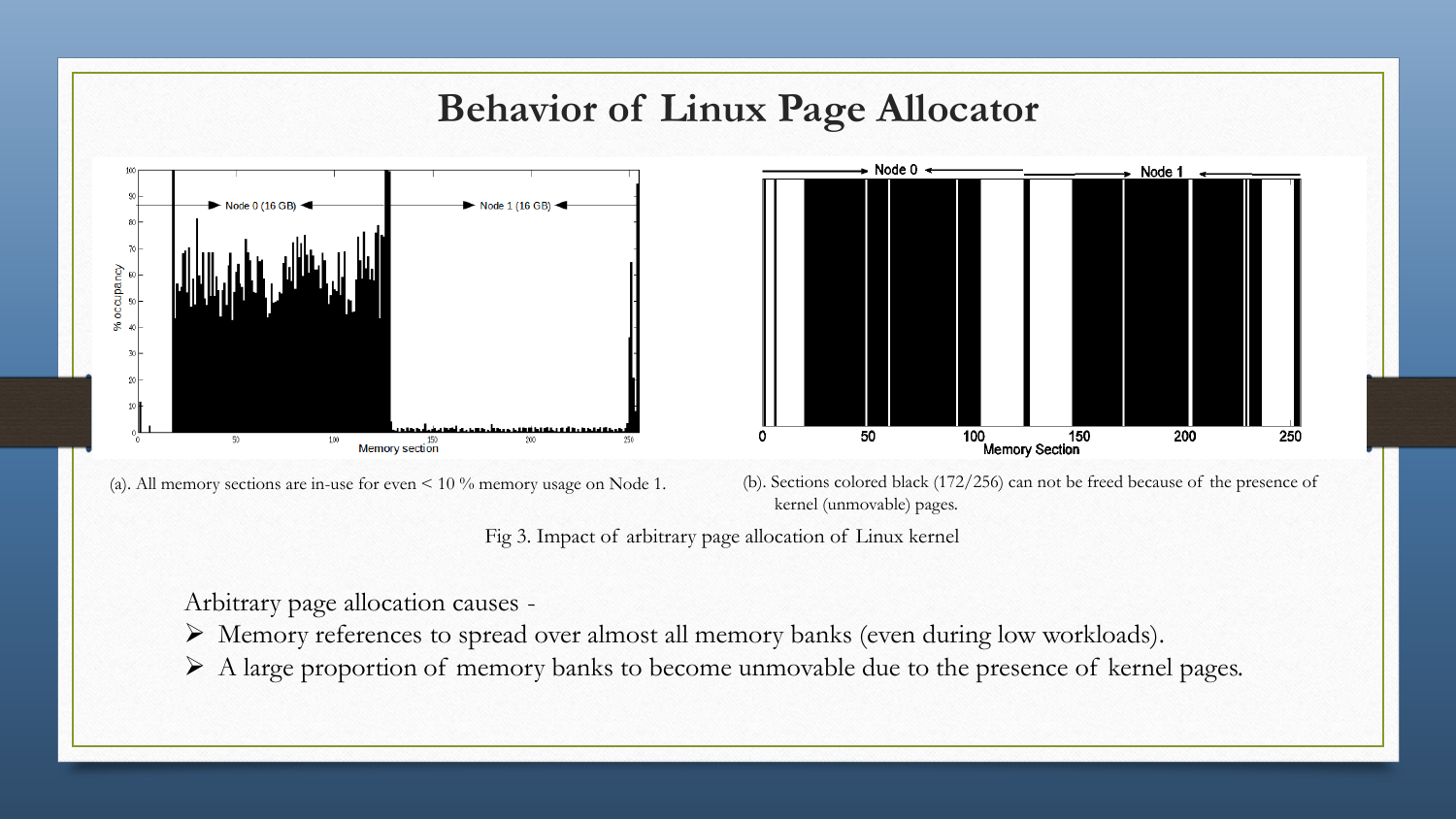### **Challenge**

- Working sets are complex, large and rapidly changing on modern hardware.
- Actual memory references are typically transparent to operating systems.



Fig 4. Working set (10ms sample) of *facesim* with different thread count.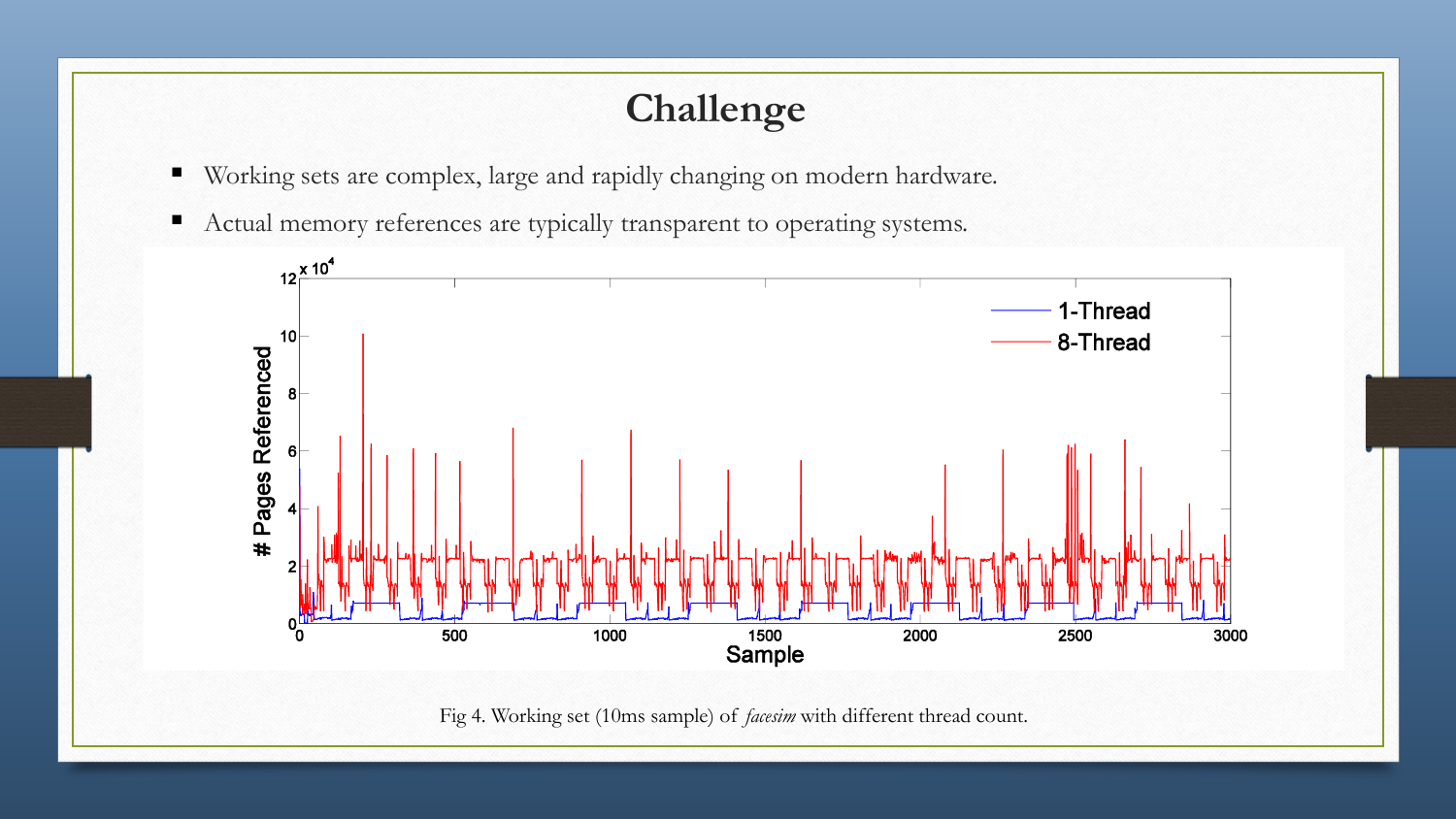### **Challenge**

- Idle periods are hard to achieve as the number of cores grow large.
- Processing such information in a running system is processor (and hence power) hungry.



Fig 5. Working set (10ms sample) of *swaptions* with different thread count.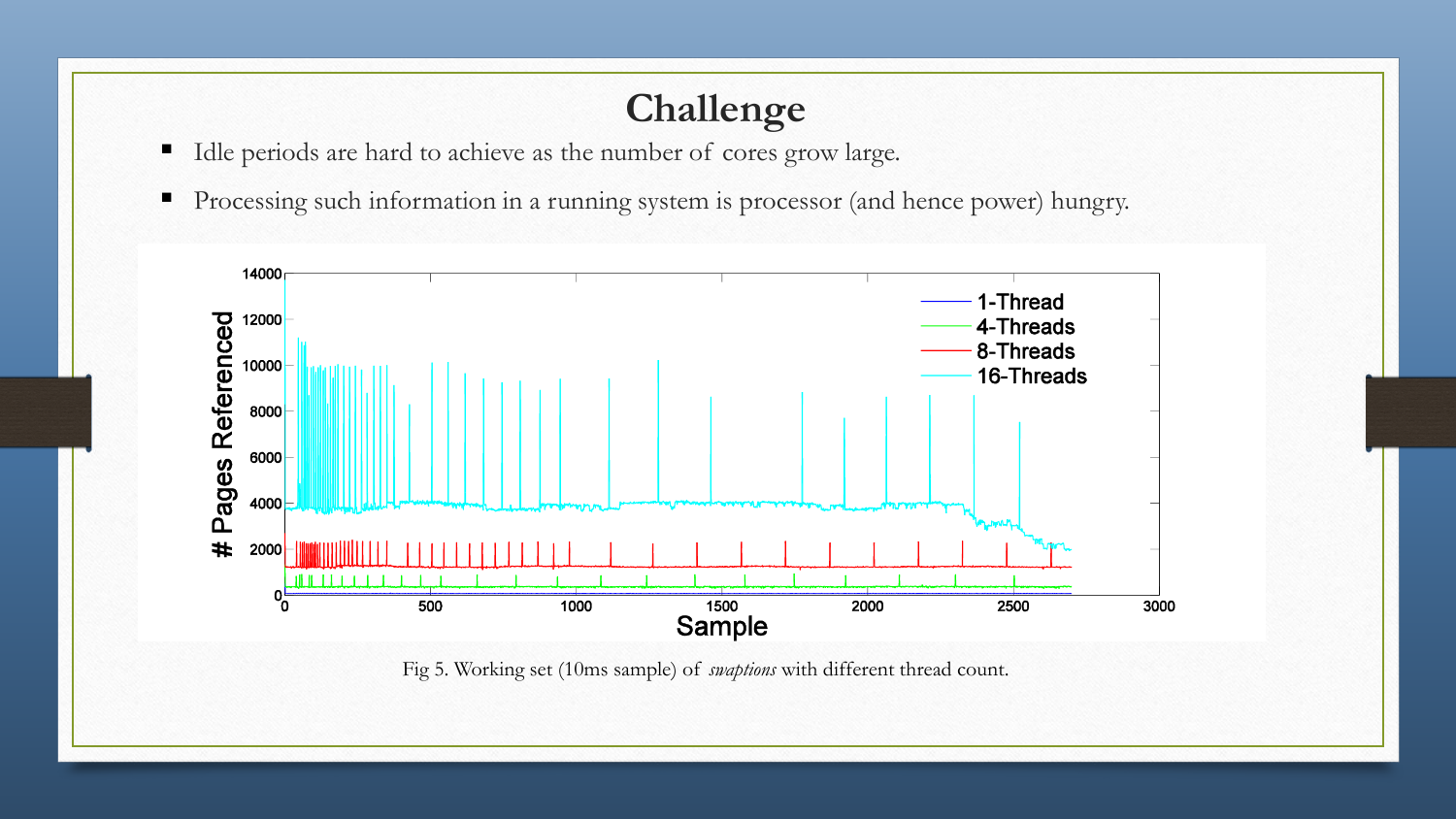#### **Array based Bank-Buddy Allocator**

- Manages free pages of each memory bank individually.
- Allocation from one end of the array.
- Different directions for kernel and user memory allocations.
- Migrate when there is an opportunity.

| <b>Memory Zone</b>                     |                                         |  |                                      |               |
|----------------------------------------|-----------------------------------------|--|--------------------------------------|---------------|
| Bank 0                                 | Bank $1$                                |  | Bank N-1                             | <b>Bank N</b> |
| Direction of kernel memory allocations |                                         |  | Direction of user memory allocations |               |
|                                        | Fig 6. Array based Bank-Buddy Allocator |  |                                      |               |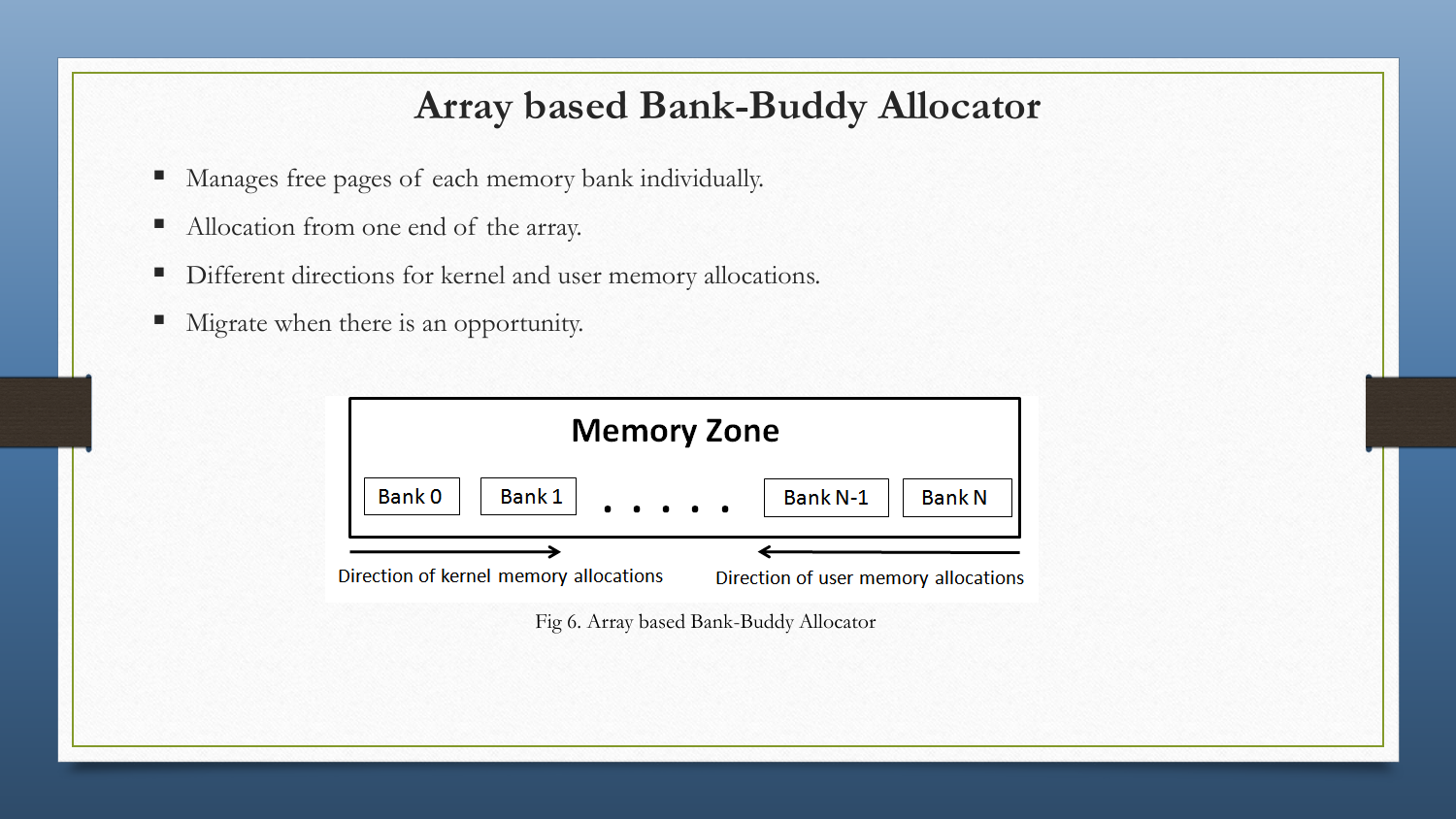#### **When a bank crosses zone boundary**



- There are at-most two such possibilities in a system.
- Always keep memory banks that cross zone boundary in-use.

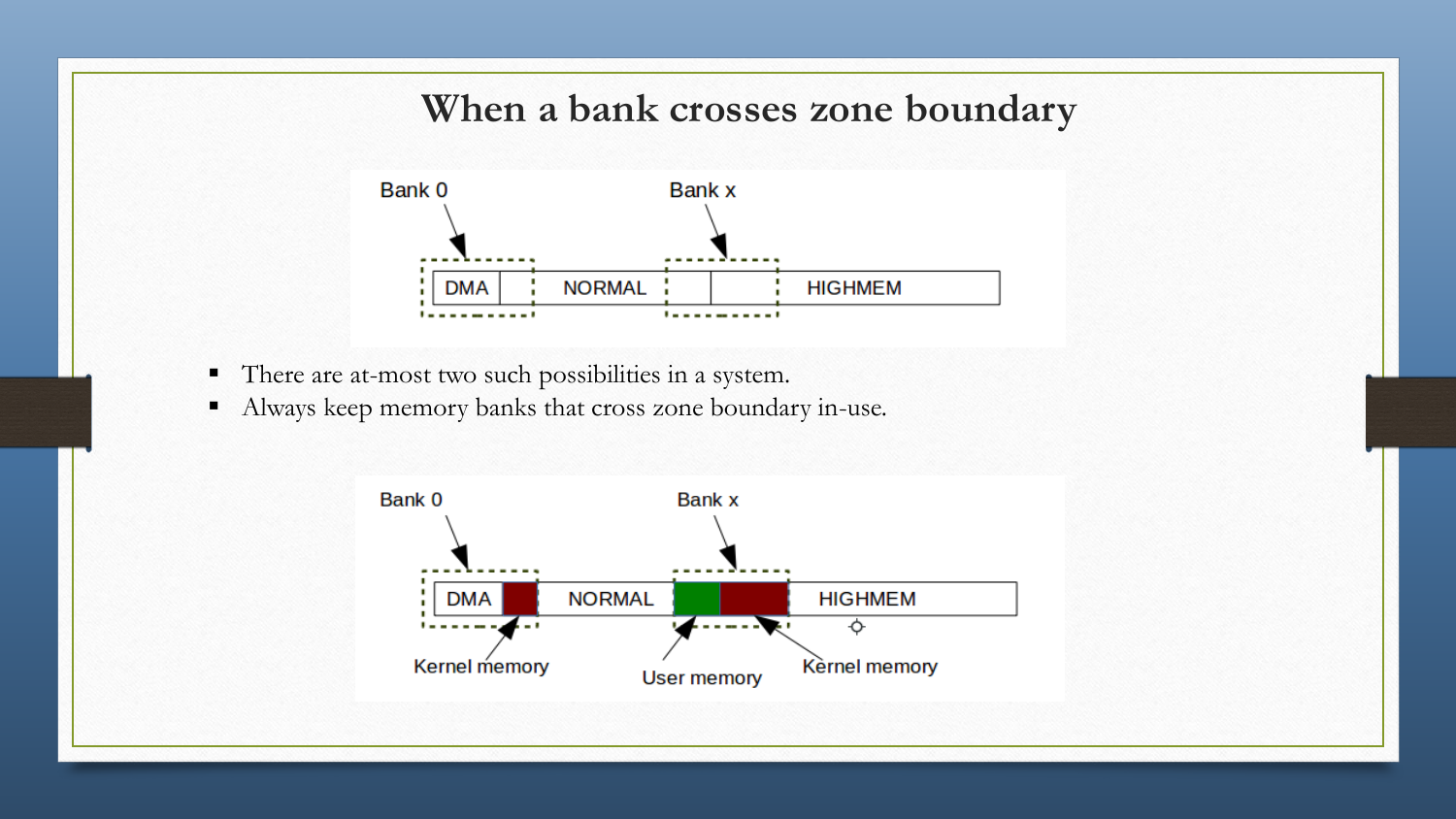### **Analyzing Array based Bank-Buddy Allocator**

- Cost of Page Allocation : O(n), where n is the number of memory banks spanned by the zone.
- Unnecessary migration overhead.

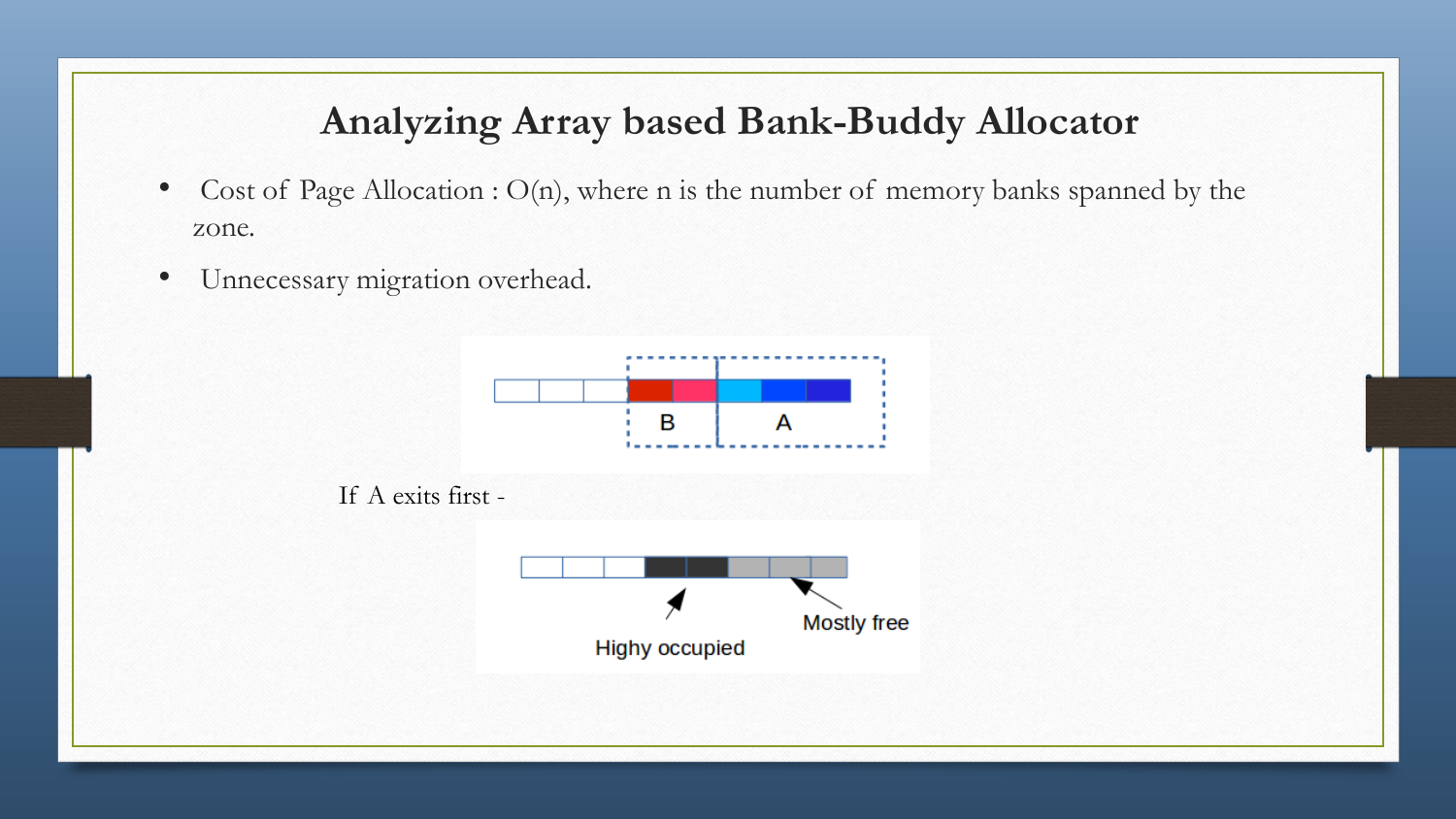#### **List based Bank-Buddy Allocator**



Fig 7. Layout of memory banks in List based Bank-Buddy Allocator

 Helps in reducing migration overhead but the cost of memory allocation is still high i.e., O(n) in the worst case.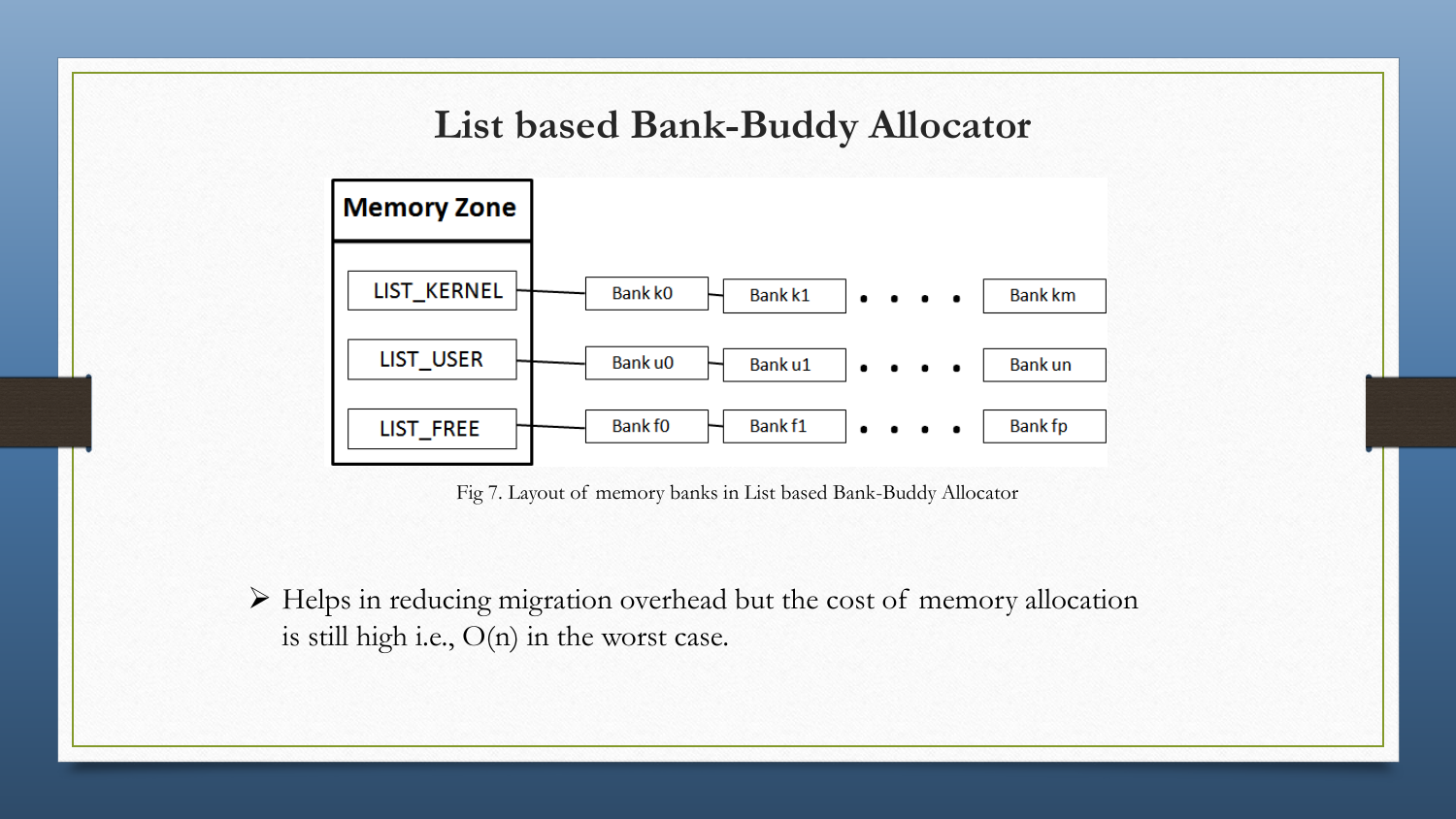#### **Issues with per Bank Buddy Allocators**

- 104 bytes per order free lists on x86\_64.
- 1144 bytes for *free\_area* per memory zone.
- Impact: Size of memory management structures (and hence the kernel image) grows significantly.
- **MICRO-OPTIMIZATION MACRO SIDE-EFFECTS (mainly due to inefficient cache** behavior).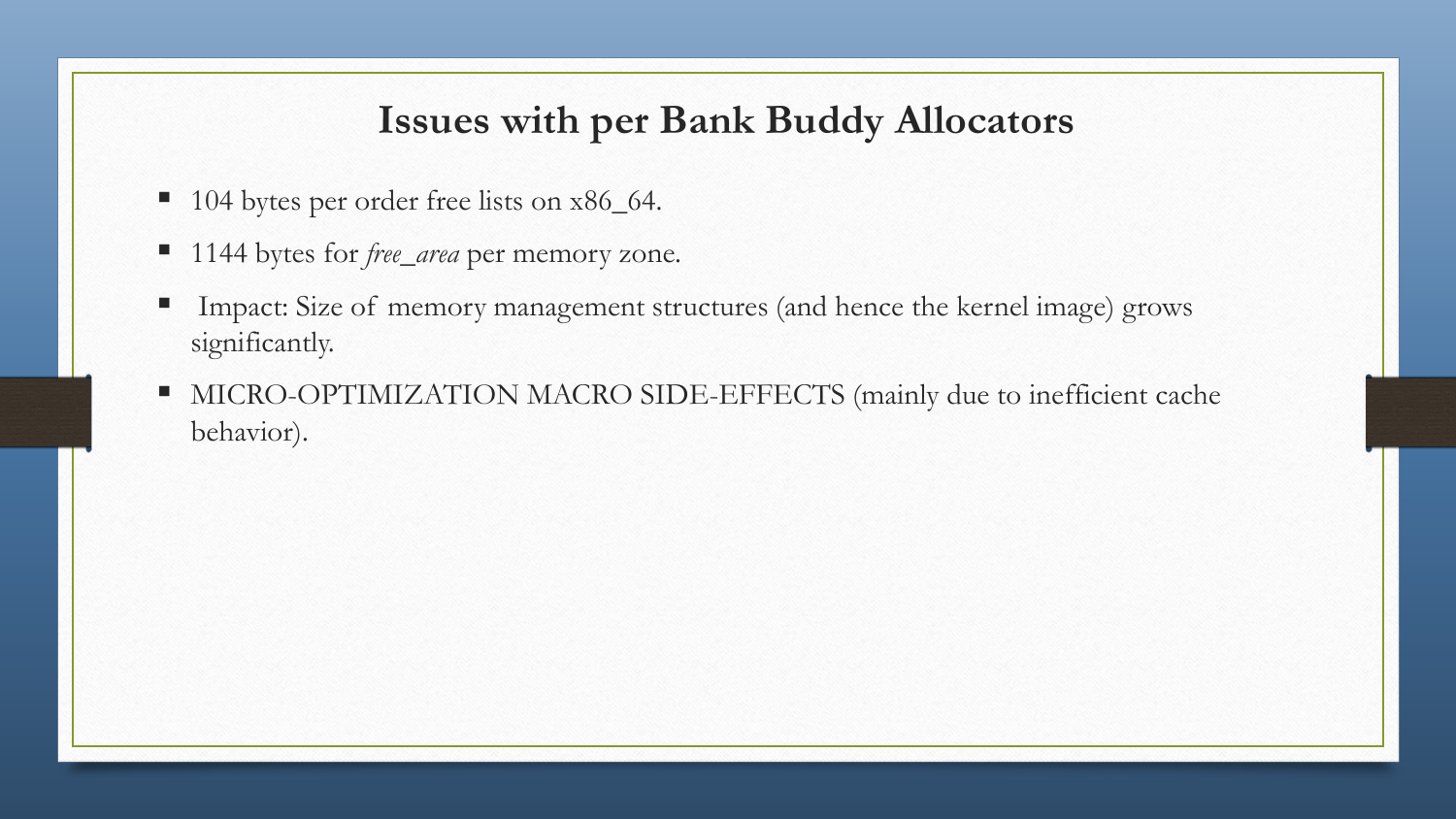### **Adaptive-Buddy Allocator**

- Merge all banks belonging to same list (from list based design) together to form memory pools.
- Provides better runtime performance compared to earlier designs.
- Capacity on demand can be met by adding (or removing) banks to (or from) allocation pools.

| <b>Memory Zone</b> |  |           |              |  |  |
|--------------------|--|-----------|--------------|--|--|
| <b>POOL KERNEL</b> |  | POOL USER | POOL OFFLINE |  |  |

Fig 8. Layout of memory pools in Adaptive-Buddy

```
Page Allocation : O(1)
Page Free : O(1)
```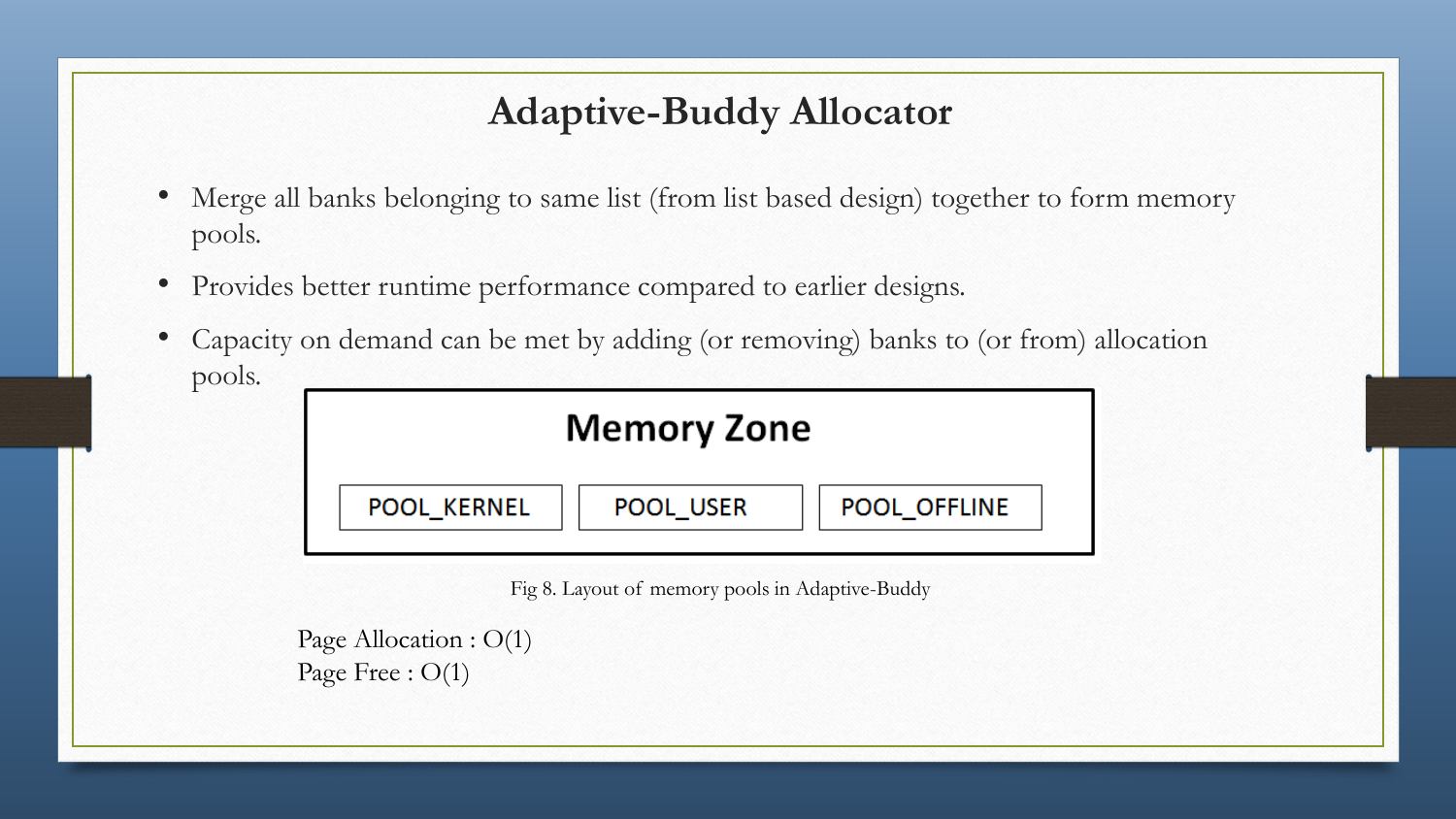### **Size of mm data structures**

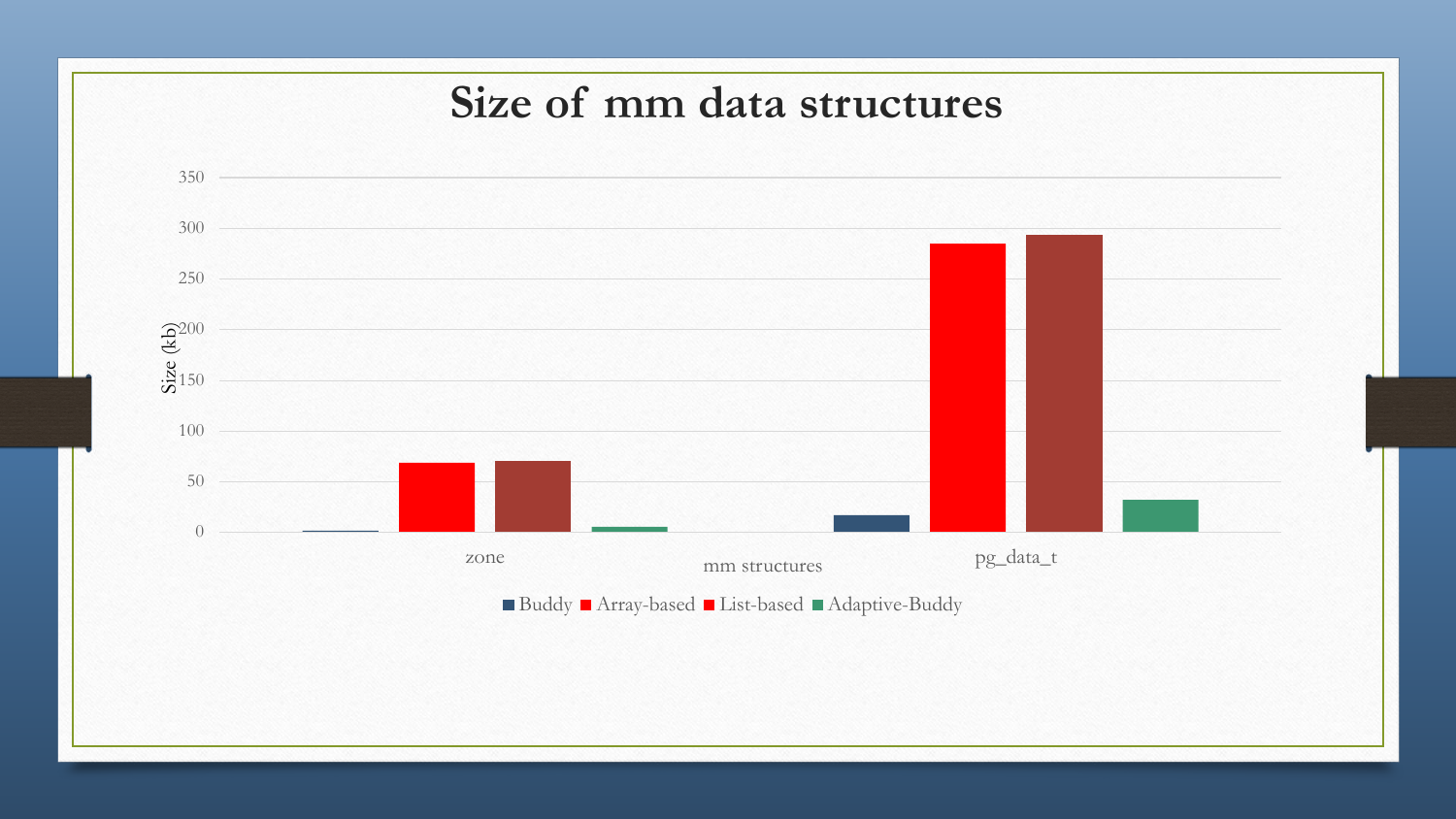## **Page Migration**

- Sort banks in descending order based on the number of free pages.
- Identify candidate banks for migration (break point).
- Isolate candidate banks from allocation pool (to avoid copying more than once).
- Migrate in the sorted order.

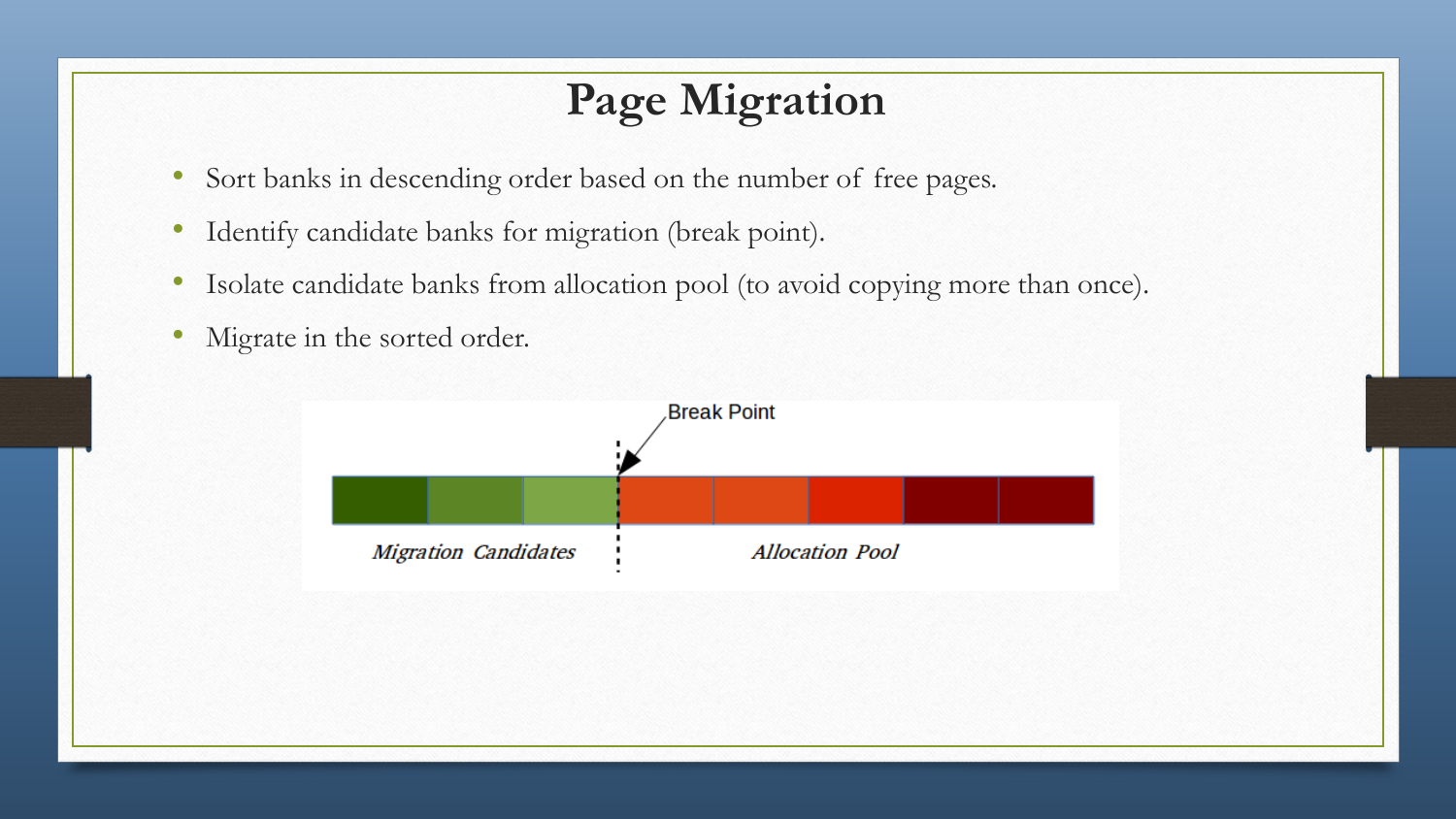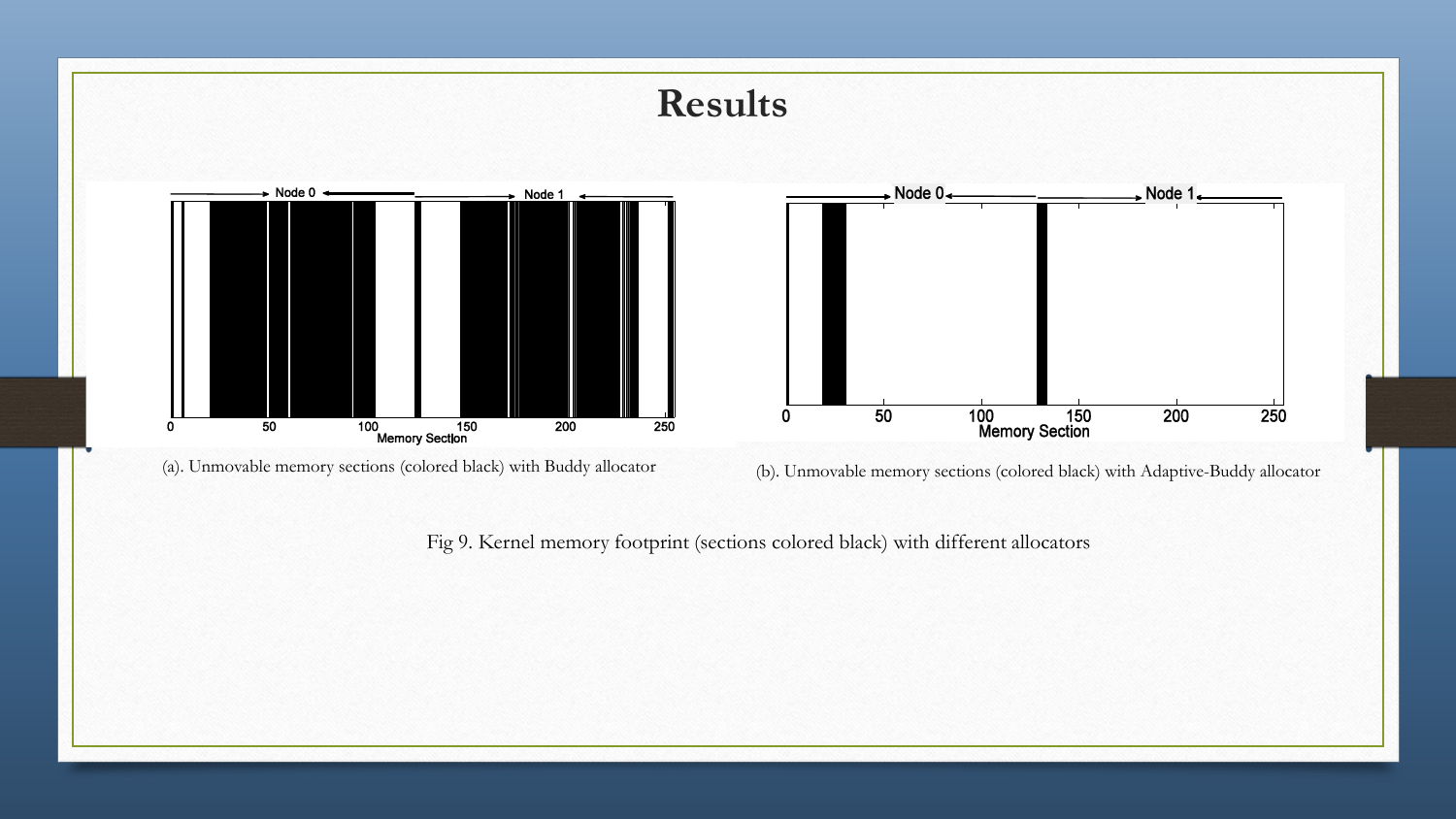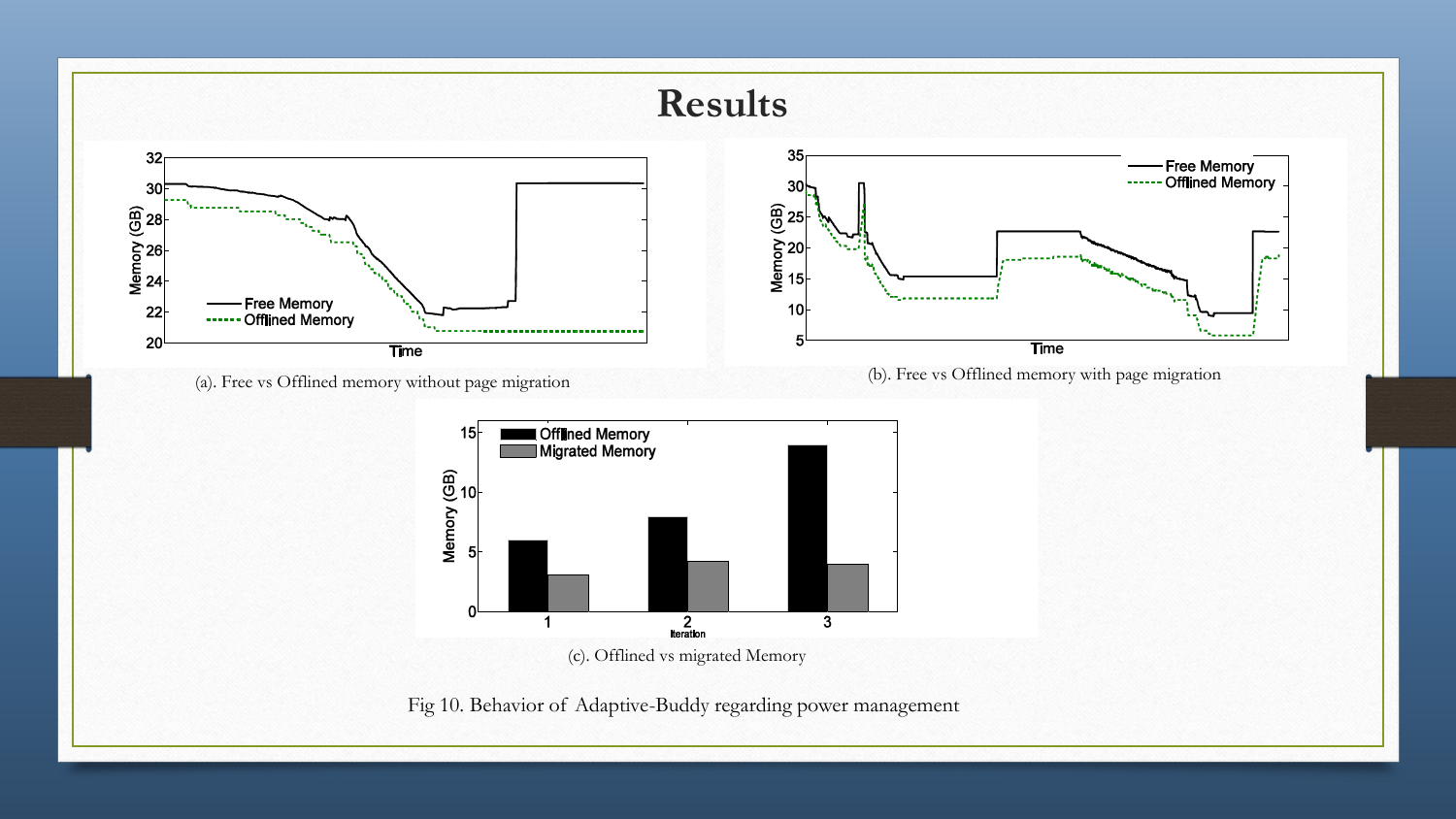#### **Results**

Workloads –

Light : Memory footprint varying between 10%-50%. Medium : Memory footprint varying between 30%-80%.

|          | 32 GB |                                      |                       | $4$ GB |                               |                       |
|----------|-------|--------------------------------------|-----------------------|--------|-------------------------------|-----------------------|
| Workload |       | Average Offline Memory $\frac{0}{0}$ |                       |        | Average Offline Memory $(\%)$ |                       |
|          | Max   | Optimal                              | <b>Adaptive-Buddy</b> | Max    | Optimal                       | <b>Adaptive-Buddy</b> |
| Light    | 81    | 69                                   | 59.5                  | 64     | 55                            | 48                    |
| Medium   | 56    | 57                                   | 45.7                  | 45     | 35                            | 26                    |

Table 2. Percentage of offline memory on different systems and workloads along with comparison with a hypothetical optimal solution in the average case.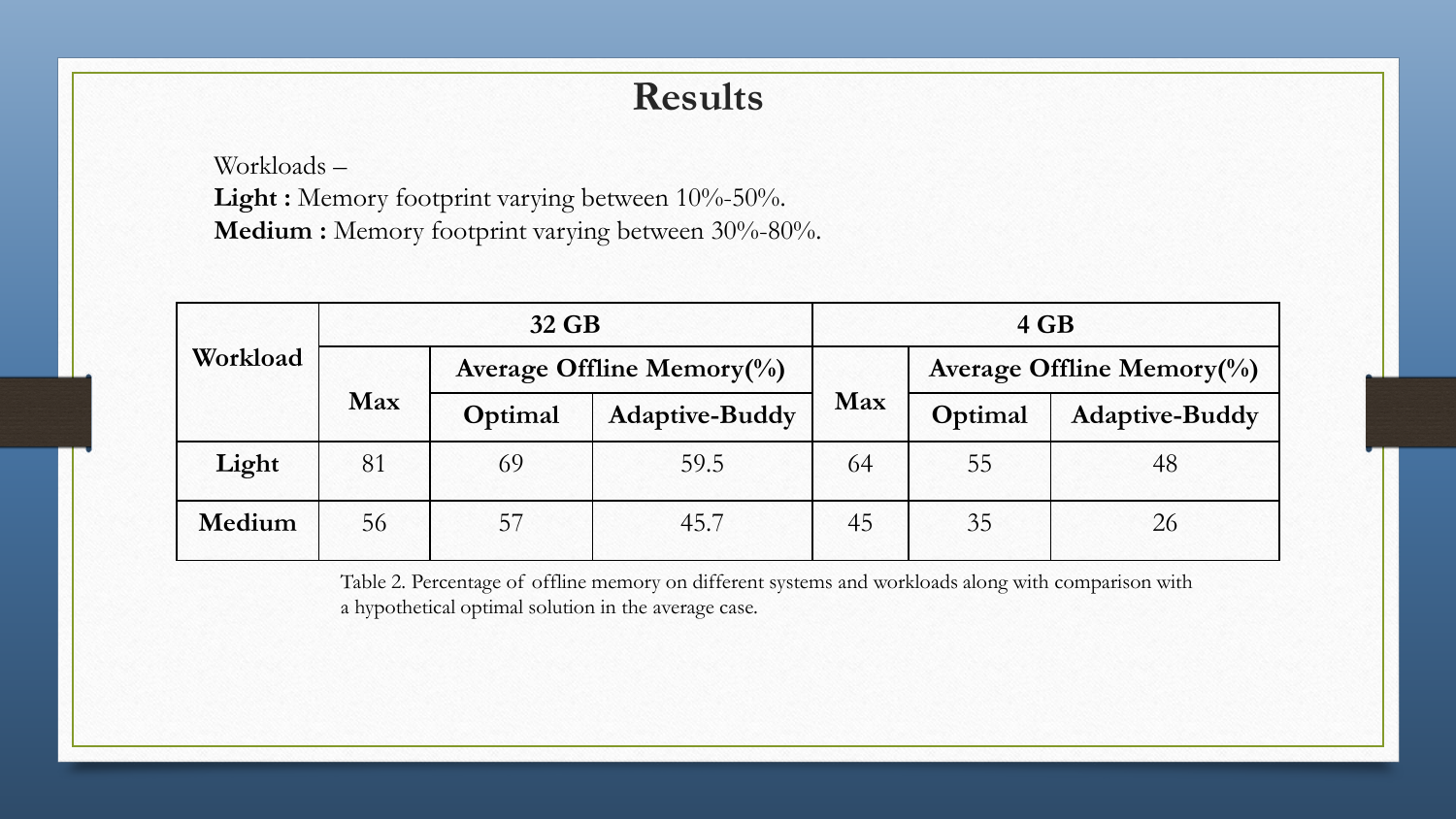### **Performance Evaluation**

**PARSEC Benchmark Suite**

|               |              | <b>User Time (seconds)</b> | <b>System Time (ms)</b> |                       |  |
|---------------|--------------|----------------------------|-------------------------|-----------------------|--|
| Application   | <b>Buddy</b> | <b>Adaptive-Buddy</b>      | <b>Buddy</b>            | <b>Adaptive-Buddy</b> |  |
| bodytrack     | 290          | 290                        | 864                     | 672                   |  |
| blackscholes  | 352          | 352                        | 3885                    | 3915                  |  |
| canneal       | 297          | 299                        | 7380                    | 7412                  |  |
| dedup         | 56           | 55                         | 27843                   | 28363                 |  |
| facesim       | 1051         | 1058                       | 9610                    | 9836                  |  |
| freqmine      | 987          | 981                        | 2360                    | 2382                  |  |
| streamcluster | 1052         | 1094                       | 12319                   | 12614                 |  |
| swaptions     | 666          | 639                        | 13373                   | 12228                 |  |
| <b>vips</b>   | 273          | 272                        | 4478                    | 3848                  |  |
| x264          | 211          | 211                        | 1603                    | 1787                  |  |

Table 3. Comparison between the execution time with different allocators for PARSEC applications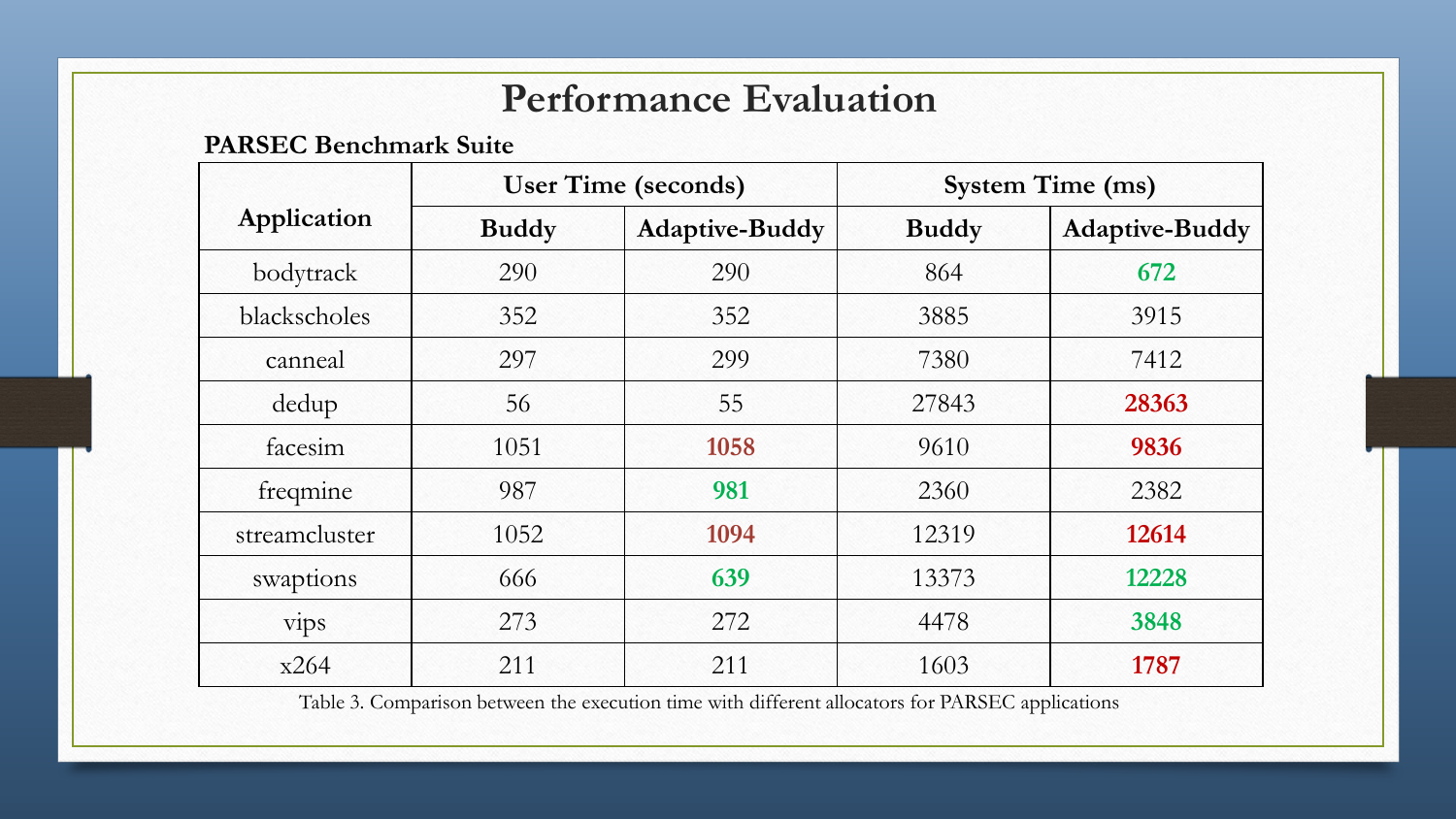### **Performance Evaluation**

#### **AIM9 Microbenchmark Suite**

|               |                            | <b>Operations per Second</b> |                       |                   |
|---------------|----------------------------|------------------------------|-----------------------|-------------------|
| <b>Test</b>   | <b>Description</b>         | <b>Buddy</b>                 | <b>Adaptive-Buddy</b> | <b>Difference</b> |
| creat-clo     | File creations & closes    | 151816                       | 149883                | $-1.30%$          |
| page_test     | System allocations & pages | 552330                       | 559781                | $+1.35%$          |
| break test    | System memory allocations  |                              | 3949383               | $+6.26%$          |
| exec_test     | Program loads              |                              | 1390                  | $-0.43\%$         |
| fork test     | Task creations             | 3260                         | 3193                  | $-2.05%$          |
| shared_memory | Shared memory operations   | 1054128                      | 1053623               | $-0.05\%$         |
| tcp_test      | TCP/IP messages            |                              | 202461                | $-0.26%$          |
| udp_test      | $UDP/IP$ datagrams         | 458661                       | 449836                | $-1.93%$          |

Table 4. Comparison between the execution time with different allocators for PARSEC applications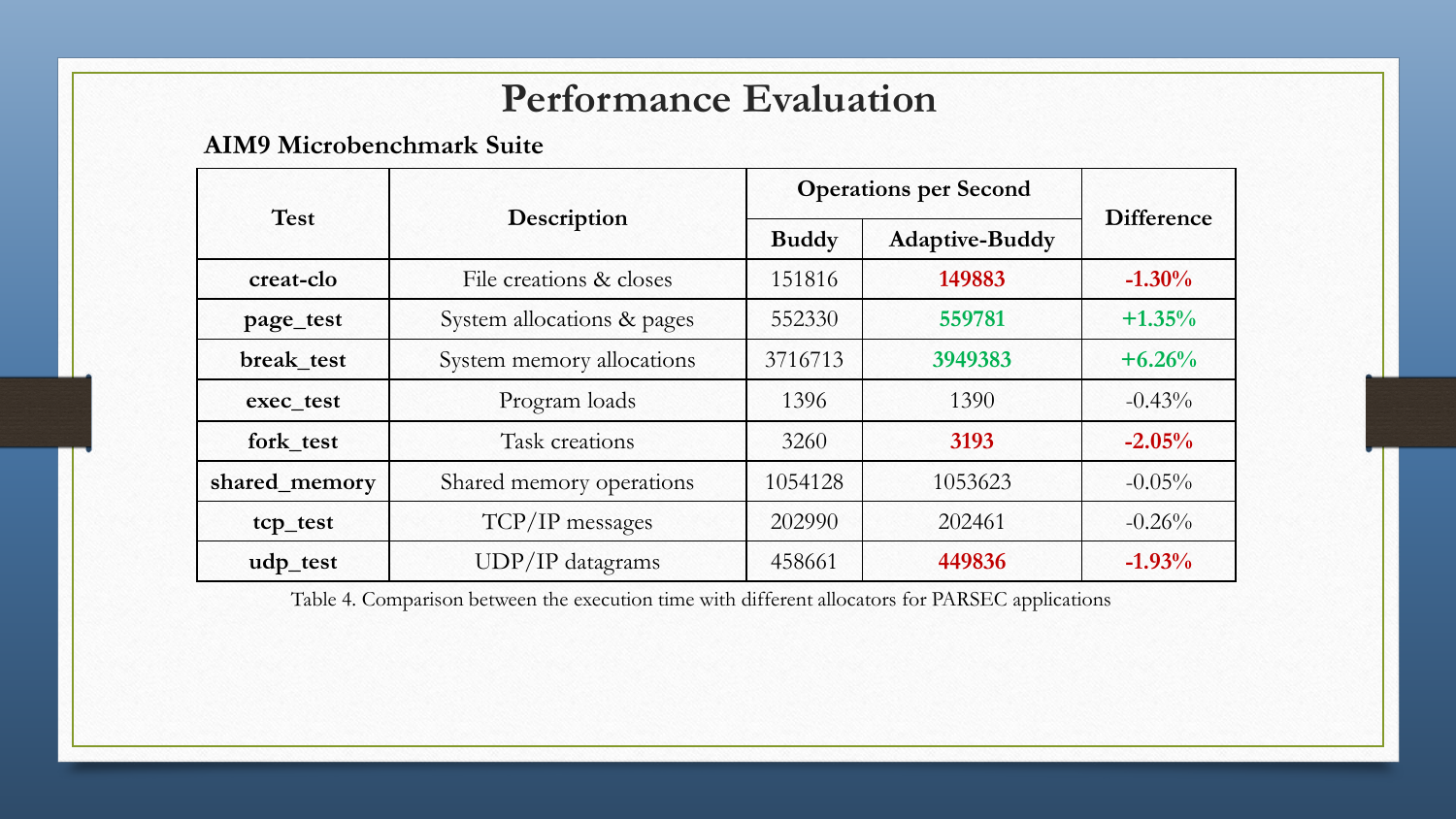#### **Performance Evaluation**

#### **A Synthetic Benchmark:**

- $\triangleright$  Created for testing the page allocation performance for a large number of successive requests to build memory pressure.
- *C* program for page allocation and *systemtap* for timing measurement.

| No. of Pages             | <b>Size</b> | Average (ns) |                       | Worst(ns)    |                       |
|--------------------------|-------------|--------------|-----------------------|--------------|-----------------------|
|                          |             | <b>Buddy</b> | <b>Adaptive-Buddy</b> | <b>Buddy</b> | <b>Adaptive-Buddy</b> |
| $1 \times 10^{\circ}4$   | 40 MB       | 285          | 267                   | 755          | 1305                  |
| $1 \times 10^{\degree}5$ | 400 MB      | 266          | 260                   | 988          | 2596                  |
| $1 \times 10^{\degree}6$ | 4 GB        | 260          | 255                   | 999          | 20794                 |
| $2 \times 10^{6}$        | 8 GB        | 250          | 255                   | 999          | 20794                 |
| $4 \times 10^{6}$        | 16 GB       | 249          | 277                   | 999          | 21432                 |

Table 5. Comparison between the average and worst case allocation time of different allocators

 Worst case behavior of Adaptive-Buddy can be improved by using a kernel thread for moving pages of a memory bank from one pool to another but that solution also has many downsides !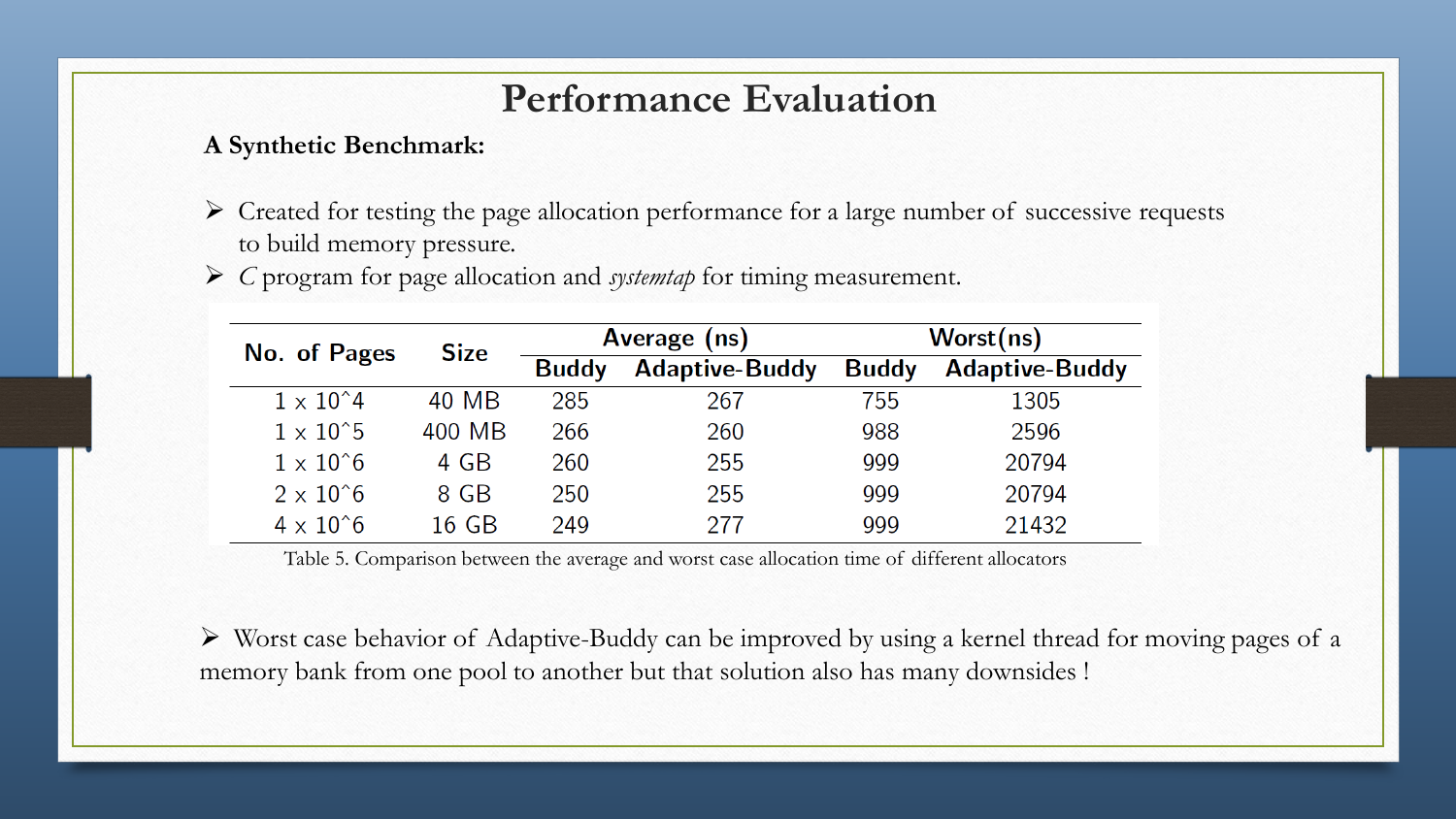### **Future Work**

- Integrating and testing Adaptive-Buddy on a real hardware.
- Evaluating Adaptive-Buddy in virtualized environments (for capacity on demand).
- A power friendly buffer cache?